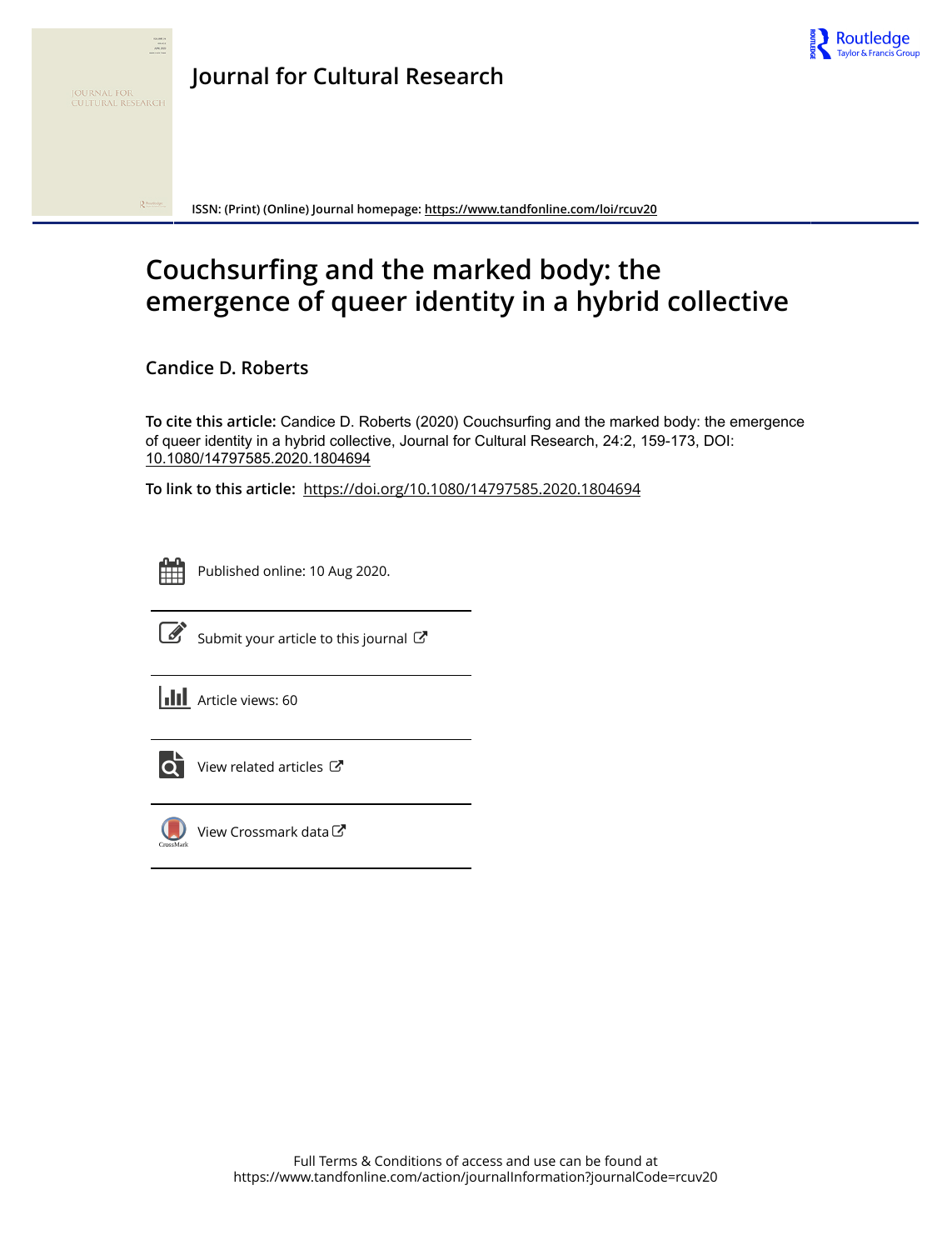**ARTICLES** 



Check for updates

## **Couchsurfing and the marked body: the emergence of queer identity in a hybrid collective**

Candice D. Roberts

St. John's University

#### **ABSTRACT**

This research uses theories of identity, sociality, and mobility as a framework through which to examine the features of the Couchsurfing community and introduces the term hybrid collective as a theoretical concept. Using the notion of the hybrid collective, Couchsurfing is situated on spectrums of hybridity that include online/offline, global/local, public/private and group/individual. This work investigates themes of hospitality and globalisation through mediated space online and offline, and a primary concern is the emergent issue of queer identity that surfaced throughout ethnographic fieldwork including in-depth interviews and participant observation – particularly focusing on gender and sexuality for Couchsurfing members and how these identity attributes encourage or inhibit members moving through digital and geographical spaces.

#### **ARTICLE HISTORY**

Received 18 August 2019 Accepted 27 July 2020

#### **KEYWORDS**

Couchsurfing; ethnography; hybridity; identity; mobility; queer theory

With 12 million members representing over 200 countries, Couchsurfing (often stylised as CouchSurfing) is an international hospitality network allowing travellers to connect to potential hosts, visitors and travelling companions globally as well as locally. Couchsurfing is not the only such organisation but currently boasts the highest and most geographically widespread membership. Members can search profiles by location and specify features like gender, handicap accessibility, smoking preference and more in order to determine how well a host could accommodate their travel needs or preferences. The idea is that a traveller can find a place to stay at no cost\* and also enhance their overall travel experience through interpersonal connection. Unlike the transactional and profit-driven structures of sites like Airbnb, Homeaway, and VRBO, Couchsurfing began as a volunteer-run social network and not a business. Molz and Gibson ([2016\)](#page-15-0) assert that the online networks of Couchsurfing form global communities united by 'the belief that world travel . . . and the generosity of hospitality can spread tolerance, friendship and world peace at a grassroots level' (p. 66). As documented in this research, many Couchsurfers express the belief that travel experiences can be enhanced beyond typical tourism through participation in hospitality networks and the subsequent encounters that result from membership.

<span id="page-1-0"></span>The creation story of Couchsurfing begins with founder Casey Fenton and a small group of friends in California who had come up with a more desirable way to

\*After completion of this research, Couchsurfing began charging members 15 USD per year, as of May 2020.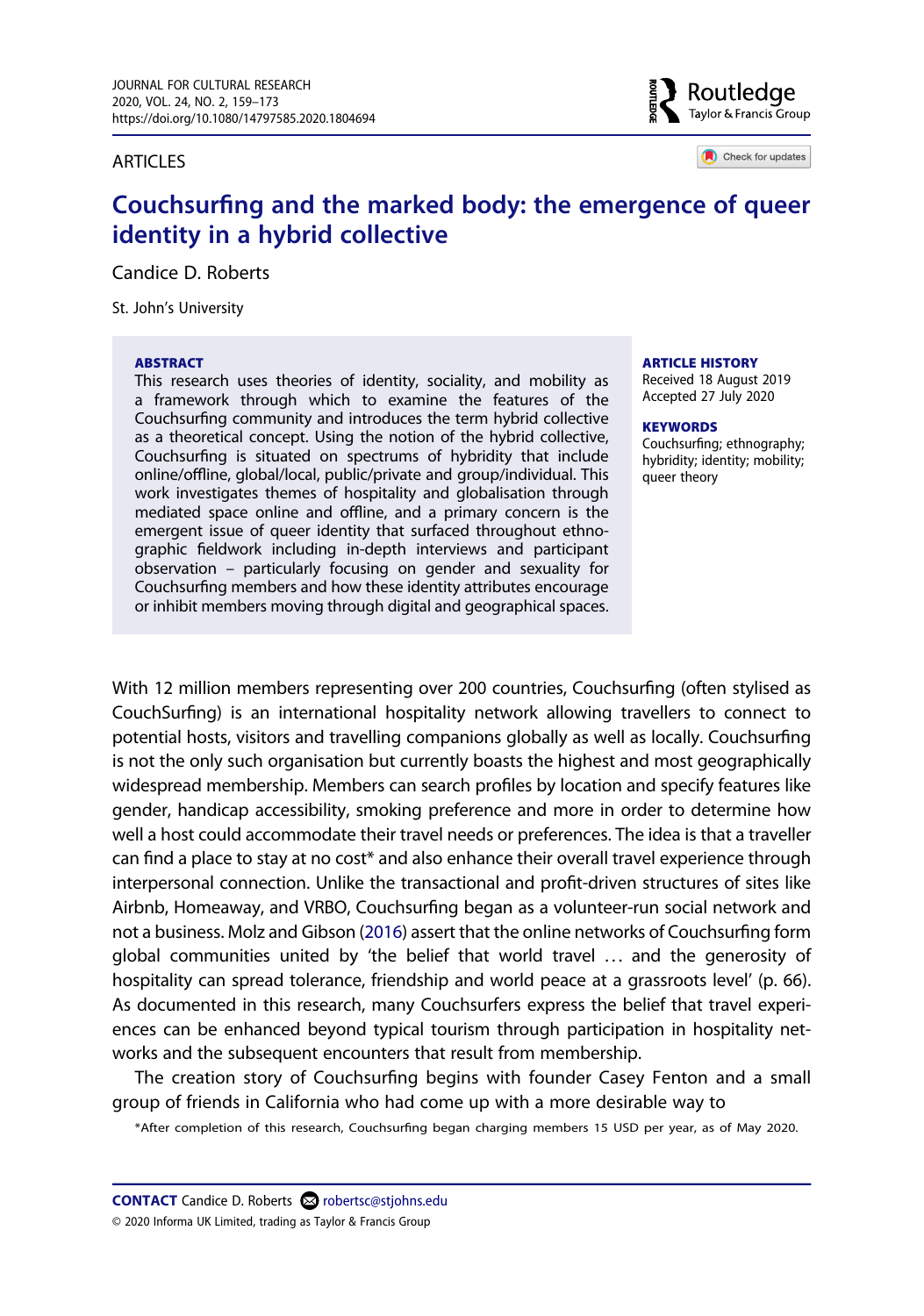| TADIE I.                  |                                                                   |
|---------------------------|-------------------------------------------------------------------|
| Basic demographics        | $N = 390$                                                         |
| Average Age<br>Median Age | 30<br>32                                                          |
| Gender                    | Male = $63\%$ , Female = $36\%$ , Trans = $1\%$ , Other = < $\%1$ |
| Sexual Orientation        | Straight = $82\%$ , LGBTQ = $16\%$ , Other = $2\%$                |
| Geography                 | responses from 5 Continents, 55 Countries                         |

**Table 1.**

see the world, by engaging with all their pre-existing social networks in order to find new connections and potential hosts and companions for international trips that they were planning. While the pragmatic aspects of this endeavour were somewhat obvious (i.e. young people who wanted to stay with friends of friends instead of paying lodging costs), the idea spurned a digital platform that quickly expanded. Initially discovering Couchsurfing as a college student – like the founders – who wanted to travel on a budget, I soon realised that Couchsurfing is a unique case of digital-era networking combined with community-driven principles of sociality and hospitality. Couchsurfers are engaging in social capital building that is available to them as a result of this intimate, interpersonal connectivity. Particularly recognisable within organised, local city groups, the network seems to be built and strengthened over time through member knowledge, cooperation and mutual appreciation and interest in a given city, town or neighbourhood that functions as a Couchsurfing hub.

<span id="page-2-2"></span>Initial contact is made through the website using an interface that operates much like other social media networks, except that there are some built-in verification parameters that include members vouching for one another and leaving public profile comments attesting to aspects like hospitality and trustworthiness. Gibson's [\(2016\)](#page-14-0) understanding of hospitality networks aligns with the mission statement and vision listed on the website that positions Couchsurfers as desirous of international networking, educational exchanges, collective consciousness, tolerance, and cultural understanding so that there is already an assumption of a sense of common worldview with other members. Learning more about Couchsurfing and becoming experienced with in-group behaviours, I conducted years-long, transnational ethnographic fieldwork – carried out primarily and variably in the city groups of Philadelphia (United States), Munich (Germany), and Osaka (Japan) while living as a local member in each location – also consisting of interviews and interactions with members in and from cities across the world.

<span id="page-2-3"></span><span id="page-2-1"></span><span id="page-2-0"></span>Drawing on earlier work studying online community by Castells [\(2001\)](#page-14-1) and other scholars on networked society (Hassan, [2004;](#page-14-2) Wellman, [1999\)](#page-15-1), Couchsurfing can be understood as an international hospitality network that also presents a more complex and overlapping view of virtual and physical space. Couchsurfing displays some characteristics of what Gee [\(2004\)](#page-14-3) called affinity groups, but the multiple spaces of flow within this collective present a novel component. Examining the intersections of virtual and physical spaces and the practices that occur within these spaces reveal not only what the collective at large looks and acts like but also some formulations about its members. First, this work introduces the term hybrid collective to describe Couchsurfing and outlines the conceptual usefulness of the hybrid collective terminology. This concept addresses both the sociality and the fluidity of Couchsurfing by situating it on spectrums of hybridity that include online/offline, global/local, public/private and group/individual. Secondly, while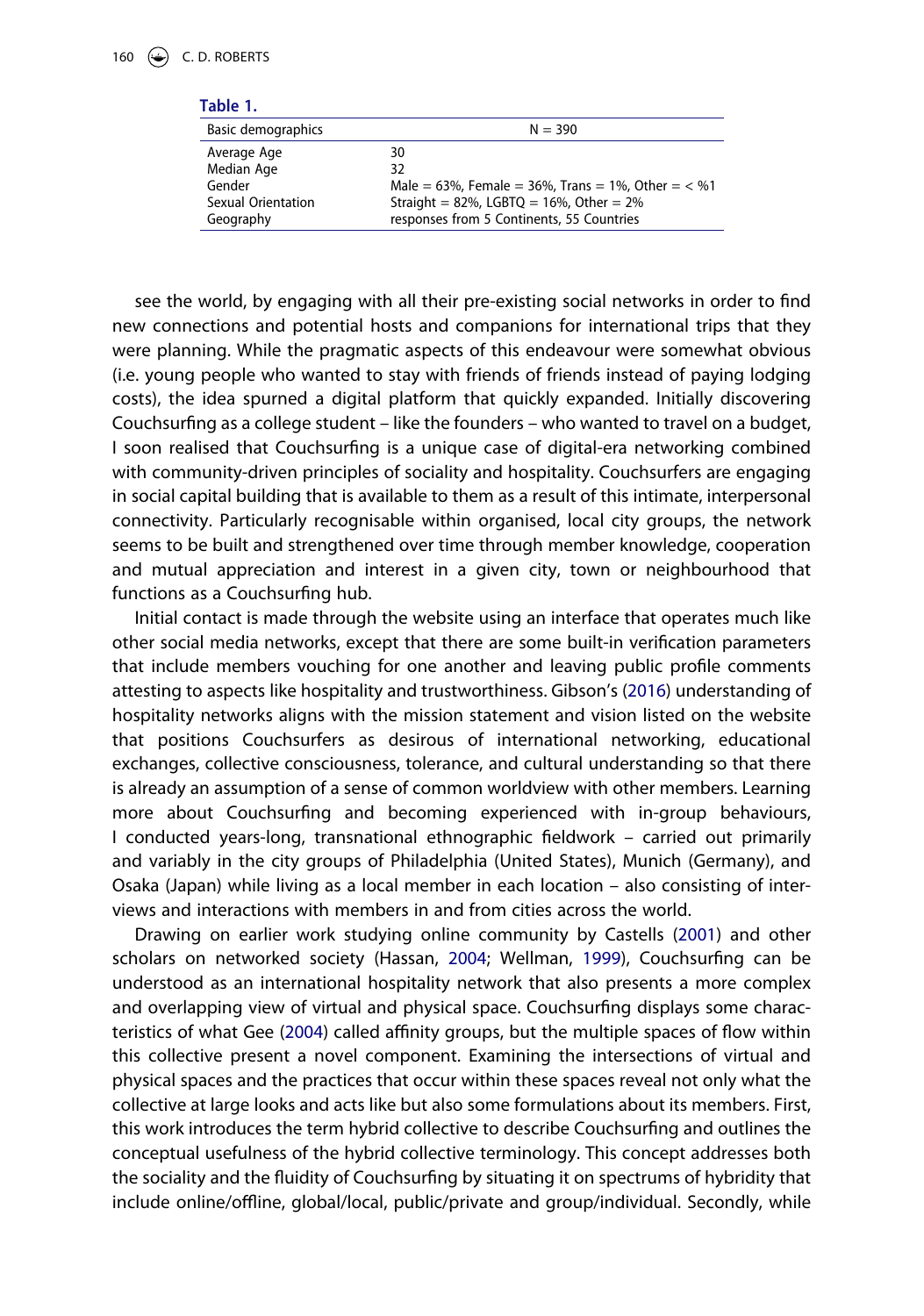this work is part of a larger project examining local city culture as one space in which to interrogate the relationship between individual and group identity, this current research focuses on emergent, ethnographic insights that surfaced throughout in-depth interviews and participant observation – particularly that of queer identity and mobility in Couchsurfing. This work provides evidence for the usefulness of the term hybrid collective in explaining the framework of Couchsurfing, and the ethnographic fieldwork interpreted here specifically highlights narratives of gender, sexuality, and the queer experience for Couchsurfers.

## **Theorising the hybrid collective**

The practice of Couchsurfing is at the crux of a complex set of cultural components. First, the notion of hospitality is set clear as a central purpose of the website. Under the context of hospitality exchange, Couchsurfing engages with elements of community, identity and culture among its members. Using data from a volunteer sample of members and drawing from early emergent themes to complement the ethnographic components in this work, a survey helped gauge basic demographics and assess attitudes and opinions. Because of the nature of the Couchsurfing community and limited access to member data and distribution channels, this is a volunteer-based response system, and the sample was not randomised. However, the end responses did result in a rather widely representative demographic set. Table 1 illustrates the basic demographic features of the respondents.

Results of this survey were used as prompts within the long-term ethnographic work exploring member performances and perceptions of community, identity, and culture, and the data also provide evidence for interaction between affordances of technology and mobility. Examining the interplay between collective and individual subjectivity with these identifiable social forces produces a more holistic understanding of Couchsurfing as an exemplar of what I have dubbed a hybrid collective.

Initially, the hybrid collective framework was set across four spectrums: public/private, collective/individual, global/local, and online/offline. Throughout the course of the project – and especially after Couchsurfing changed to a B-Corporation – a fourth spectrum of hybridity emerged: corporate/grassroots. Arguing that Couchsurfing is a hybrid collective does not indicate that the organisation itself successfully strikes a balance between these two opposites but rather that there are dialectical tensions present that apply to each of the spectrums of hybridity outlined here. For Couchsurfing to be effective, there is an element of collective cooperation, but born out of a culture with a strong individualistic leaning. The result is that individualism comes into conflict with necessary cooperation of an assemblage. Similarly, the influence of network globalisation is obvious in the affordances of such a platform, but there is also a strong current of local community identification and input. Finally, Couchsurfing is in many ways about fostering in-person, offline connection yet also depends on the online interface and must therefore recognise the scope of virtual interaction and computer-mediated communication. Rosen et al. ([2011](#page-15-2)) find that in-person interaction fosters trust in Couchsurfing members and then that trust is reinforced through virtual engagements.

<span id="page-3-0"></span>Much online community scholarship in the twenty-first century has focused on positive or negative aspects of Web 2.0 in the context of individual identity and group inclusion/ exclusion, but less work has examined identity in the sense of hybridity or the implications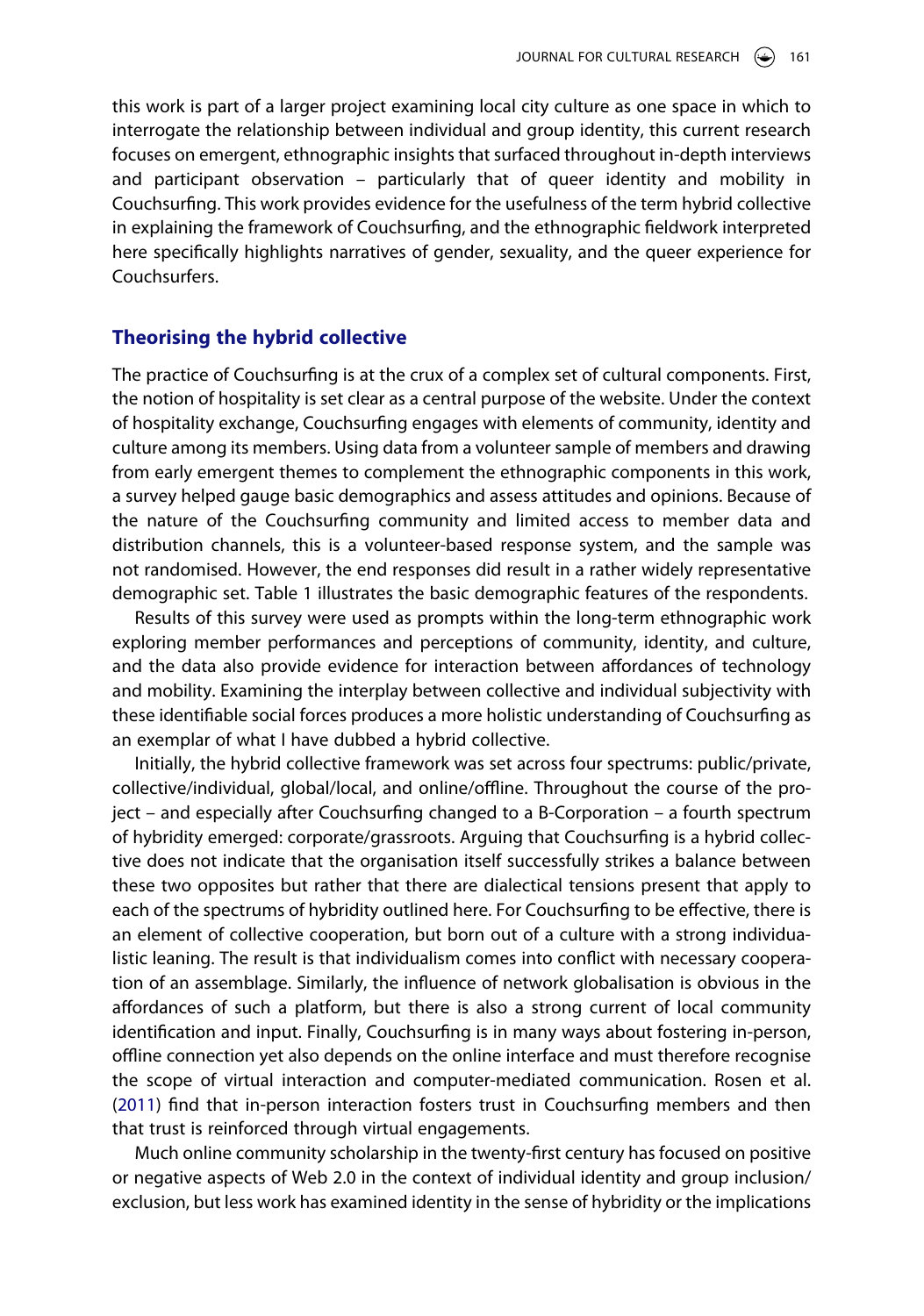<span id="page-4-0"></span>for identity management when moving concentrically through online and offline spaces. This research interrogates individual identity for members of the hybrid collective through specifically recognising experiences related to gender and sexuality. Building on online community literature and also considering examinations of mobility networks such as what Bialski [\(2012\)](#page-14-4) refers to as technologies of hospitality, the concept of hybridity includes technology as one aspect of the identity-based practices. In order to examine individual subjectivity in Couchsurfing – functionally a vast series of networks connected through interests rooted in travel and tourism – the mobilities paradigm along with queer theory is a lens for understanding communication and interaction surrounding member identity. Mobility is situated within a broader theoretical body of investigations of space and place that can drill down through a more in-depth framework of identity.

<span id="page-4-6"></span>The relationship between identity and space/place is the conception of self in relation to *where* one is, *how* one exists in a place, and the movement through space, to consider one's place in the world and how and why one moves through the world. For the purposes of conceptualising the hybrid collective, the theoretical examination of queer theory adds to the discussion of collective intelligence and dissects how individual members make sense of their positions within the collective. Twigger-Ross and Uzzell ([1996](#page-15-3)) have shown that there and complex interplays between conceptions of place and identity at the individual, psychological level; their place attachment studies offer evidence that individuals use place to 'create, symbolise and establish new selves' (p. 217) and also that place can play an important role in continuity of self concept. Building on the work of Castells [\(2000\)](#page-14-5) and Papacharissi [\(2011\)](#page-15-4) in relation to the presentation of the self (Goffman, [1959](#page-14-6)), identity is dialectically connected to conceptions of space, both physical and virtual. Urry ([2007](#page-15-5)) suggests that physical/virtual place continuity has implications for overall movement and that activity in each of these spaces, and across them, affects movement in the other to the point that the interaction between the two forms is as important as examining either as an isolate.

<span id="page-4-7"></span><span id="page-4-3"></span><span id="page-4-2"></span><span id="page-4-1"></span>For queer theorists identity and movement have long been linked, though rarely framed through mobility, and much of the extant literature on sexuality and movement has been charted through gender studies. Clarsen ([2014](#page-14-7)) asserts that sociopolitical movement has been investigated in highly complex, structural ways based on how certain groups and individuals are permitted or restricted in various spaces and then calls for further examination of gender in historicising mobility. Additionally, Clarsen asserts that the very narratives researchers are able to construct around gendered mobilities can 'serve as resources for articulating alternative visions and suggest ways to bring about change' (p. 100). While Clarsen's work does not necessarily differentiate between cisgender and transgender experiences, this position also points to the lack of recognition in sexualities for mobility studies.

<span id="page-4-5"></span><span id="page-4-4"></span>Oswin [\(2014\)](#page-15-6) answers that need by allowing that the study of global flows in relation to LGBT issues has advanced politics of difference perspectives. Specific discussions of heteronormativity and homosexuality are less prevalent, but Oswin highlights a small sector of scholarship that focuses on capitalism as a force of heteronormative reinforcement, the effects of which can be seen in the restrictions of queer space. Through a postcolonial examination of gay cruises, Puar ([2002](#page-15-7)) offers one of the most detailed case studies of queer mobility. Puar's account, while focused on the tourism industry and gay consumers, recognises the lack of widespread research connecting mobility research and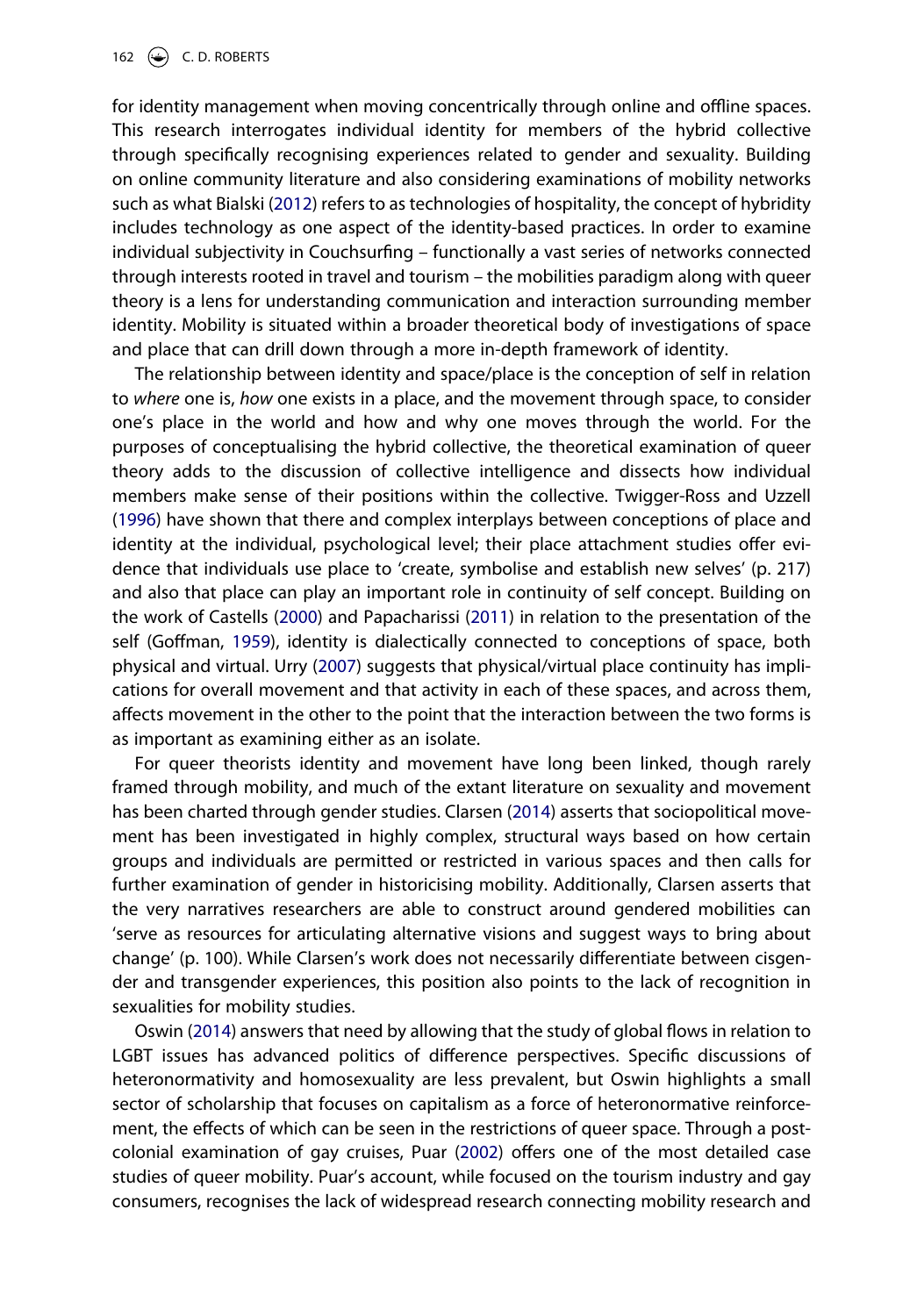<span id="page-5-4"></span>queer theory. Jen Jack Gieseking's ([2020](#page-14-8)) forthcoming book *A Queer New York: Geographies of Lesbians, Dykes and Queers* promises a 'queer historical geography' of the intricate queer spaces that exist within the wider urban landscape of New York City, and this singular, queer mapping project is representative of the opportunities for innovation in queer mobilities scholarship. According to Oswin ([2014](#page-15-6)), bridging queer theory and mobilities has the potential to spotlight the differential manifestation of mobility, and the intersection of queerness and mobility is precisely the kind of 'social differentiation . . . in which mobilities scholars have shown interest' (p. 91). Like the work of Puar, Oswin, and Gieseking, the current project seeks to further the innovate critical queer scholarship by bridging queer theory and mobilities and by developing the hybrid collective framework that can be applied to specific, depth examinations such as the case of Couchsurfing.

## **Fluidity and fixity**

<span id="page-5-5"></span><span id="page-5-0"></span>As social notions evolve to acknowledge sexual and gender identities beyond the binary, the relevance of conversations around place and identity within the context of the hybrid collective so too depends on the recognition of fluidity. Hetherington ([2002](#page-14-9)) insists that metaphors of fluidity are crucial to understanding the economics of mobility in a global society. Beyond the usefulness of fluidity as an abstract analogy for conceptualising an increasingly global world, fluidity highlights the changing relations between individuals and the structure of the society in which they live. Bauman's [\(2013\)](#page-14-10) liquid modernity perspective discusses identity as distinct from but connected to the pressures of bureaucratic society. Because one of the prominent features of the hybrid collective is the dynamism of interaction and consumption that takes place between individuals and across communities, the necessity of fluidity is central to understanding Couchsurfing. Like Usher [\(2002\)](#page-15-8) and Breslow ([2013](#page-14-11)) who have argued for place-based notions of identity that are less stationary than previous work, the hybrid collective mediates the individual view of sociality and, subsequently, interacts with previously established cultural and social norms around fixity and practices of hospitality.

<span id="page-5-7"></span><span id="page-5-6"></span><span id="page-5-3"></span><span id="page-5-2"></span><span id="page-5-1"></span>Cultural nuances of hospitality are not nullified by membership in the hybrid collective but rather are active in its members' conceptions of their own subjectivity. D'Mello and Sahay ([2007](#page-14-12)) suggest that individuals who are empowered to move through national borders conceive of themselves as having hybridised identities and as less bound by stable conventions of their native lands; Couchsurfing as a hybrid collective offers precisely this kind of affiliation through membership. Uzzell [\(1996\)](#page-15-9) claims that individual relationships with environment (which they typify as place) are dynamic, while Urry ([2007](#page-15-5)) focuses on notions of stasis and the tension between mobility and immobility as a central concern of the New Mobilities Paradigm. McCabe ([2014](#page-15-10)) frames the tourist as exemplar of the contemporary figure of movement, one that 'epitomises all that it means to be mobile and all that it means to be modern' (p. 349) in a global society. Derrida and Dufourmantelle ([2000](#page-14-13)) envision space as an imaginary set of divides that can only be qualified through the interactions that take place at their boundaries. The tourist, as an identity, is a figure through which space can be qualified, and tourist identities are performed in a way that gives different meanings to different spaces.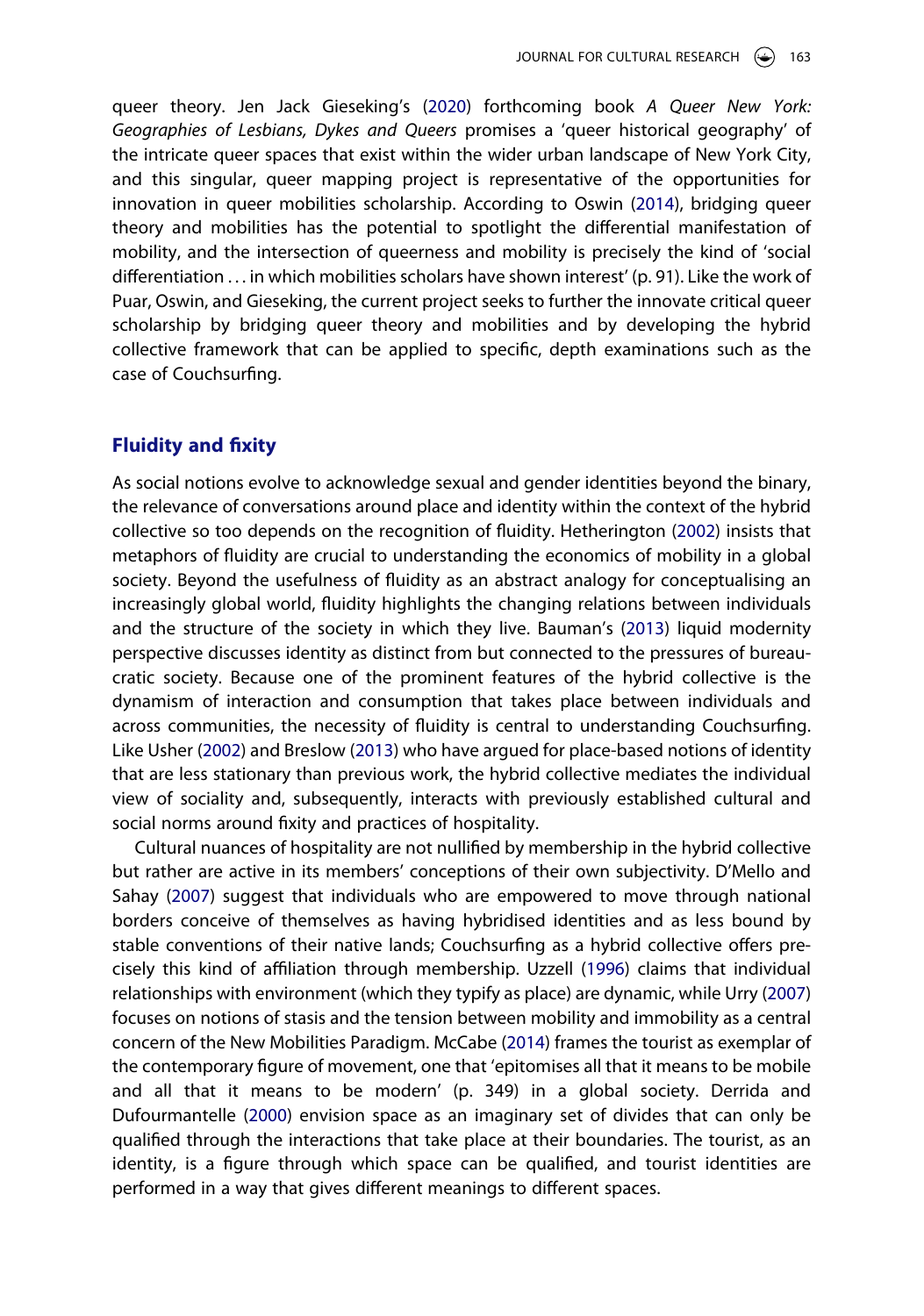<span id="page-6-3"></span>Fluidity and movement are linked through various scholarly understandings, often through nomadism as movement and as the very opposite of stasis and structure. For Derrida [\(2005\)](#page-14-14), identity actualisation through hospitality is incompatible with a static lifestyle and interpretation of identity as fixed, as readable through some tangible moment of presence. For D'Mello and Sahay [\(2007\)](#page-14-12), on the other hand, there can be a type of settling that takes place while still exercising an awareness of the benefits of the networked self. The identity of Couchsurfer must be dissected under the premise of voluntary movement; that is to say that they are not operating under the types of forced mobility applicable to groups such as refugees and some immigrants, for example. This focus on the voluntary mobility is important, as Couchsurfers who have adopted this conception of the traveller identity are afforded the privilege and perception of freedom to travel, as opposed to the notion of 'sedentary metaphysics' (Cresswell, [2002,](#page-14-15) p. 11) which ties an individual's identity to more planted roots and a fixed sense of place. Couchsurfers, however, are not free from political pressures of the body. In fact, as Bauman [\(2013\)](#page-14-10) points out, this paradox of freedom, identity, and movement often means that individuals are more subject to shouldering personal tensions as they enact various practices of global consumption. Joining the introduction of the hybrid collective with Bialski's [\(2012\)](#page-14-4) notion of technologies of hospitality, the following sections of this paper will address some political tensions that differentially affect Couchsurfers as functions of their individual identity politics and consumer characteristics.

<span id="page-6-2"></span>Bialski [\(2012\)](#page-14-4) argues that when two people connect through a technology of hospitality they touch off a process of intimate engagement by which strangers 'become familiar' and each actor begins to consider their role. Couchsurfing as a technology of hospitality reflects the collective social and political flow of people and ideas. The scope of mobility as a theoretical lens applies to more than merely movement. It is movement – through physical and virtual space of people, goods, ideas and movement within societal strata – intimately linked to individual self-concept, creating interplay of space, place, and identity. Through mobility practices and hospitality interactions, Couchsurfers engage in identity reflection and meaning-making within the community. McCabe ([2014](#page-15-10)) problematises how different aspects of the tourist identity can lead individuals to 'dis-identify' (p. 347), and exploring the hybrid collective through various means of identification and disidentification offers what Breslow & Allagui [\(2014\)](#page-14-16) call 'a social theory where both the subject and the nature of subjectivity are increasingly theorised in fleeting terms' (p. 210).

<span id="page-6-5"></span><span id="page-6-4"></span><span id="page-6-1"></span><span id="page-6-0"></span>On my first Couchsurfing trip to Europe, a German host and participant referred to himself as 'not a tourist but a traveller,' highlighting the negative connotation towards the tourist label that is common in Couchsurfing and also representing the difference in perception between fixed and fluid lifestyles. Though Wearing et al. ([2009](#page-15-11)) warn of the less useful distinctions between tourist and traveller, it is important to recognise Couchsurfer interpretations of these terminologies in the process of their own identity management. McCabe [\(2014\)](#page-15-10) outlines both the negative and positive connotations attached to the tourist identity throughout contemporary global society. Not only is it increasingly more complicated to point out who is and is not acting in a way that can be categorised as a tourist identity (Bianchi, [2009](#page-14-17)) but also which mobile subjects are selfreflexively rejecting the tourist trope, such as in the emergence of backpacker culture. For many in the Couchsurfing collective, tourism is understood as a commodified and therefore less desirable travel experience. Building on MacCannell's [\(1973\)](#page-15-12) notion of staged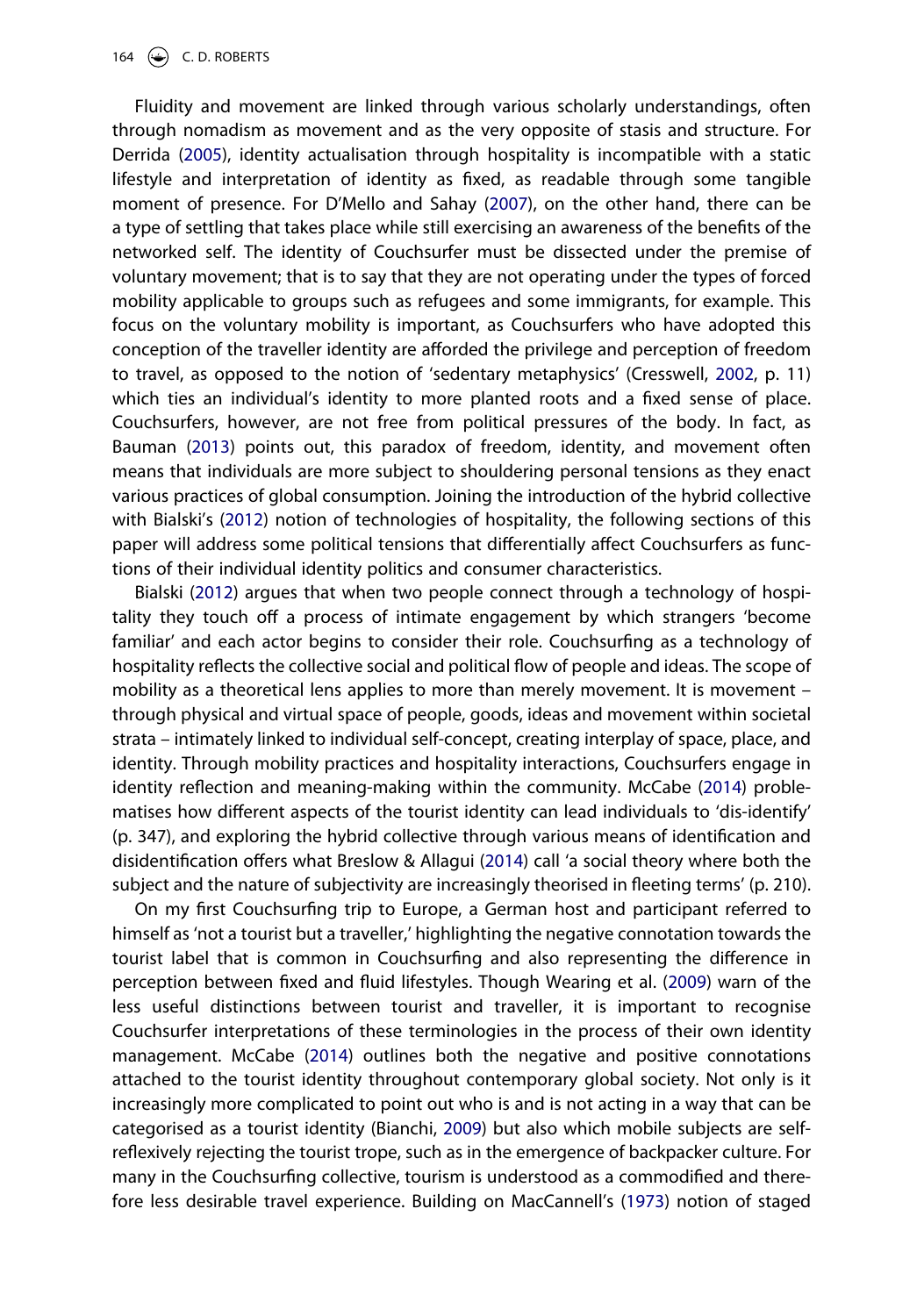authenticity and consumption of typical tourist sites, services and products, Couchsurfers generally see themselves as either uninterested in these types of experiences or as more savvy at recognising 'real' experiences and avoiding the staged authenticity of the tourist trap. Alternatively, for some, 'traveller' is simply a neutralised word that the community members use to describe themselves, against culturally loaded terms. A tourist is an interloper in a foreign land, with the act of tourism itself noteworthy because of the tourist's consumer-based identity. Tourism is a special occasion, a visit to a place that is not home. For many members, Couchsurfing is not a special occasion but rather an identity practice, a way of being in the world.

Breslow ([2013](#page-14-11)) claims that the traditional nation-state model reinforces the notion of fixity, of identity as tied to static fixtures, but that 'this regime of stability ... spatial fixity ... is coming to an end' (p. 3). Interpretive work and extensive qualitative inspection of Couchsurfer behaviours and discourse provide evidence that many Couchsurfers see this as both a desirable goal and an applicable condition of their collective membership and lifestyle. Both global and mobile culture, and the dialectical interplay between the two, has contributed significantly to the end of the fixed nation-state, as Castells ([2001](#page-14-1)) offers the spaces of flow model to illustrate the increasingly mobile and networked society that now encompasses the nation-state. These theoretical and philosophical perspectives offer one lens through which to examine the resonance of this viewpoint for certain types of mobile subjects and to understand how they connect this viewpoint to their own behaviours and beliefs. Kien ([2009](#page-14-18)) notes that national space is now already international due to the uncompromising effects of globalisation. Beyond Kien's assertion that globalisation is neither entirely benevolent nor detrimental, the subject of mobility, particularly in the context with an international collective such as Couchsurfing, must also take into account factors of globalisation. Perceived, fluidly mobile identity is a choice for some but also represents a lack of choice for others. The power dynamic between local culture and globalised disruption is a main concern of how identity is structured.

### <span id="page-7-0"></span>**(Im)mobility and the marked body**

<span id="page-7-1"></span>This analysis considers the impact of the hybrid collective on identity maintenance and management (and the theoretical implications thereof) within the reality of networked sociality. McQuire ([2012](#page-15-13)) argues that city spaces have been transformed as a result of democratising technologies that provide individual and collective agency by redistributing the power of time and of public space. Though membership in a hybrid collective such as Couchsurfing can indubitably alter one's perception of sociality and individual subjectivity, such a series of network connections by no means erases some consistent issues of hegemonic influences on mobility and the subsequent affects on those individuals who operate outside of more normalised self-concepts. This ethnography reveals that Couchsurfers are quite self-reflective about public space and often describe an increased sense of personal autonomy, particularly when conceiving of their own abilities to travel and navigate the cityspace.

<span id="page-7-2"></span>As Sheller and Urry [\(2006\)](#page-15-14) point out, the paradoxical arrangement of this contemporary mobility is such that agency often relies on a 'deeper dependence on complex technological systems' (p. 7). For queer Couchsurfers and other LGBT citizens, then, questions of marginalisation are even more pertinent for those who do not have common and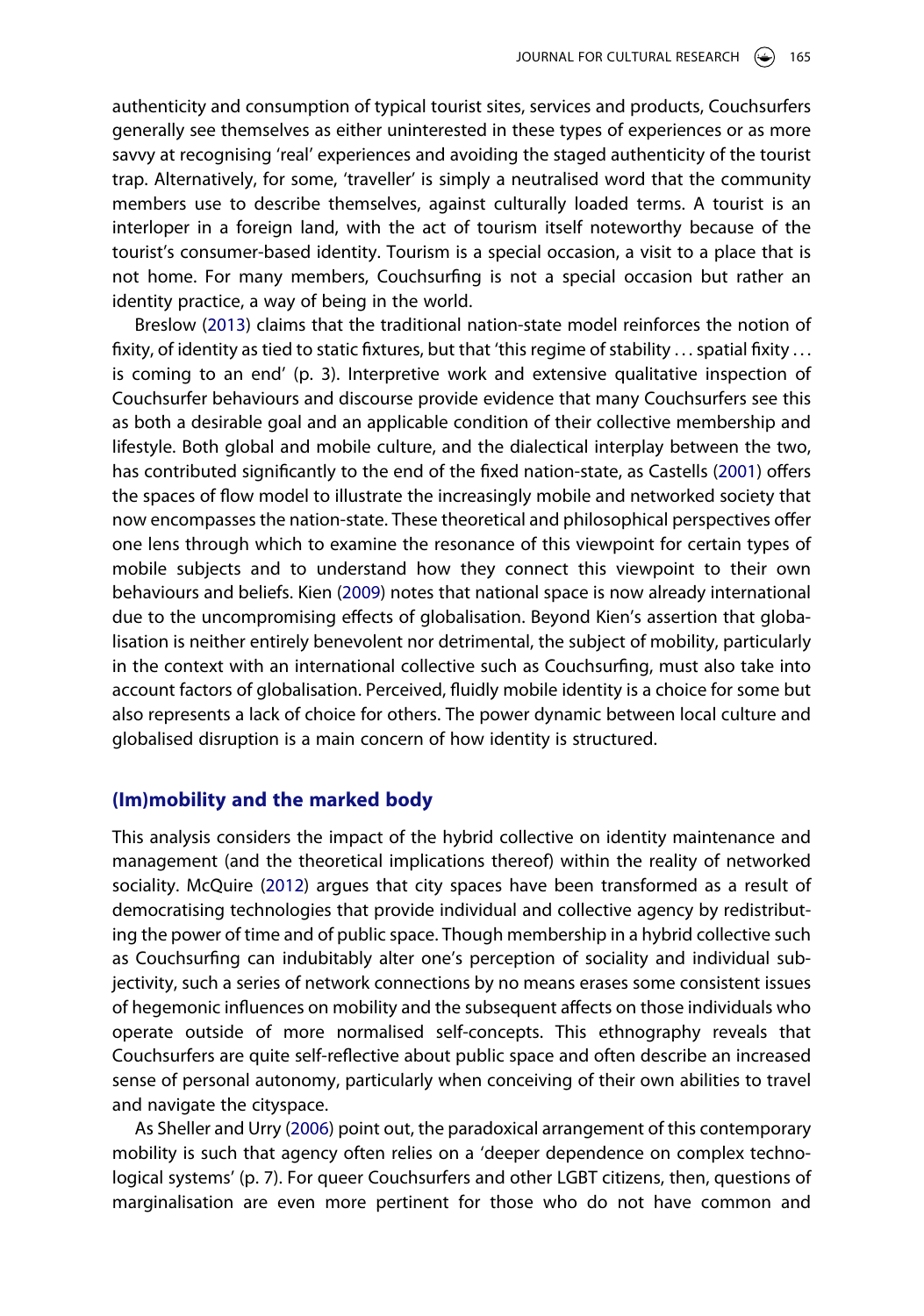<span id="page-8-0"></span>consistent access to various communication technologies. Like Frith [\(2012\)](#page-14-19), who takes a critical stance on inequity wrought in hybrid society, experiences outlined through Couchsurfing consider the impact of various identity markers. In particular, this research yields insight on how women, non-native English speakers (or non-English speakers), and queer-identifying members of Couchsurfing experience unique challenges in the navigation of their position in the hybrid collective. Beyond issues of perceived discrimination, theoretical examinations of stigmatised identity and impact on mobility support empirical examples and interpretations of Couchsurfing ethnography.

<span id="page-8-1"></span>Lyon ([2008](#page-15-15)) highlights many political issues around identity and mobility, largely from a physical or face-to-face standpoint, and much work on immigration and sites of mobility can be applied to tourism and hospitality, both online and off. Lyon mentions the 'data double', or all the digital ways a person's identity can be quantified and stored. Not only is Couchsurfing information part of its members' data doubles but it is also a uniquely representative profile of an individual's identity and mobility. While this research was not initially designed to focus only on gender identity and sexuality within the hybrid collective, emergent themes throughout the ethnographic work resulted in insight about mobility and identity in non-normalised subject positions. The subsequent discussion highlights selected experiences of participants in order to recognise differences in conceptions of space and place. In my own experiences as a solo traveller and genderqueer/non-binary Couchsurfer often read as female, I have frequently encountered multiple views of discourse surrounding gender, sexuality and safety issues while surfing, hosting, and socialising with other Couchsurfers.

As the principles of ethnographic work require acknowledgement of the researcher's own identity, the fact that I am gender nonconforming, white, able-bodied, and Englishspeaking affords certain privileges as well as evokes vulnerabilities of these statuses while interacting in Couchsurfing culture. Many conversations with other surfers developed around the subject of single women, trust, and safety. During one interview, I compared experiences with a male surfer close to my age, also white and American, who hosted extensively and has many positive references and connections on his profile. Despite his positive reviews, he had never successfully managed to secure a host for himself through the Couchsurfing network. He and I had visited several of the same cities (London, Prague, Berlin), sent out requests to some of the same hosts, and compared similar styles of communication sent through the Couchsurfing system. I secured a host in each of these cities (and many more) while he did not receive a single affirmative offer. Ethnographic interviews and survey results reveal consistently across the years that there are more members who are only interested in hosting female-identified surfers. The three most common situations that surfaced under this condition are female surfers who feel more comfortable hosting other female surfers, male surfers who feel more comfortable hosting female surfers, and male surfers who host female surfers in the interest (or at least possibility) of attraction, flirtation, romance or hookups. Furthermore, the Couchsurfing profile interface now allows space for 'other' when selecting gender, but when I joined there were only male and female options. I encountered few other surfers who identified as genderqueer, gender non-conforming, or non-binary, and most, trans surfers expressed the desire to pass (as cisgender). These early discoveries inspired more conversations about the intersection of hospitality and queer identity and issues of who feels safe with whom and in what spaces.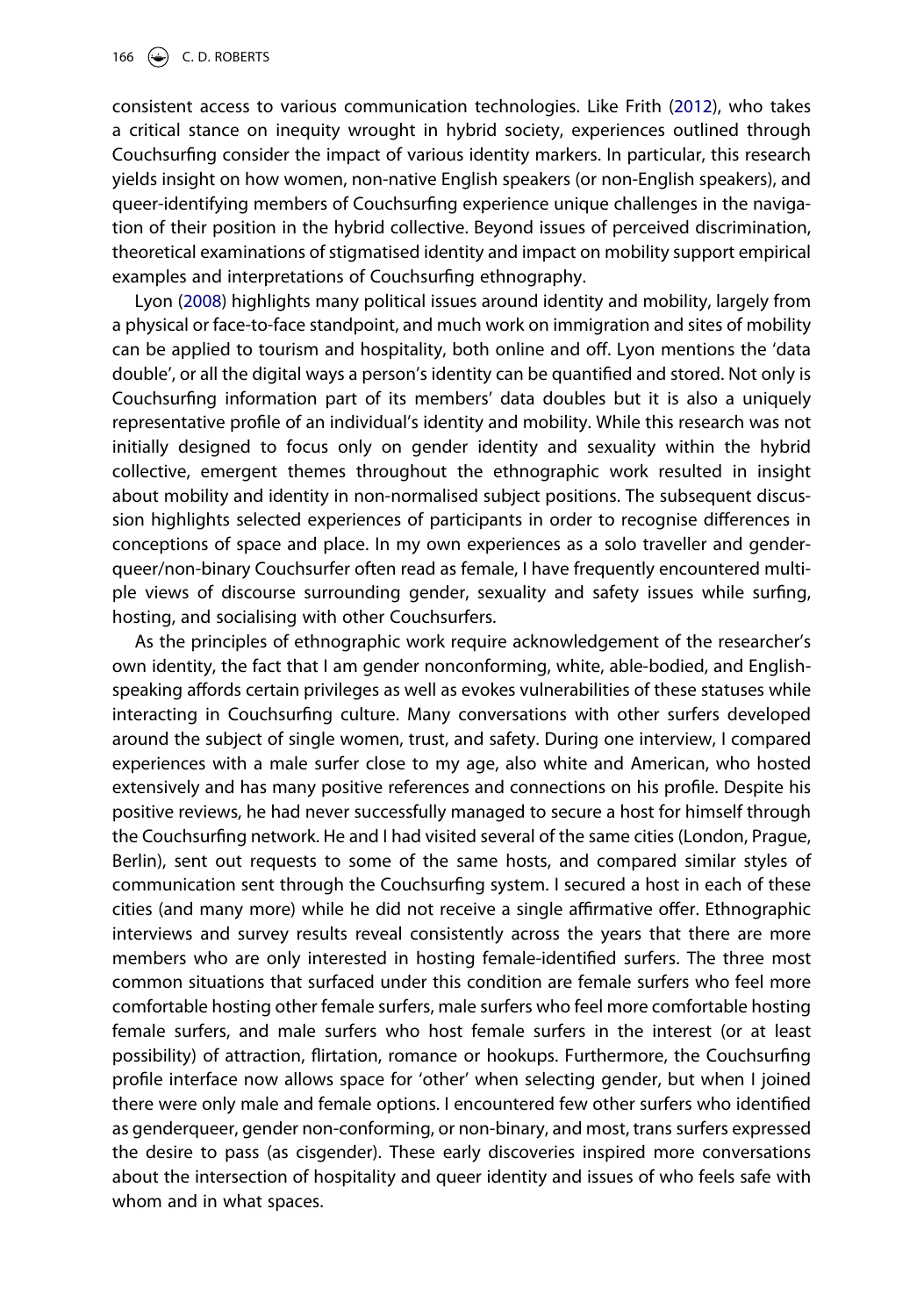#### **Couchsurfing ethnography and member identity**

<span id="page-9-0"></span>As noted previously there has not been a great deal of research focusing on the intersections of gender identity and sexuality in travel, specifically in terms of global mobility culture. Of the research that exists, much of it comes from the perspective of the tourist industry and focuses on demographics, marketing and demographics of consumption. Lepp and Gibson [\(2003\)](#page-14-20) offer a study of perceived risks in tourism and provide statistics that support 'an awareness of an increased vulnerability as a result of being female' (p. 612). This statement could essentially be applied to the everyday state of existence of being female and/or inhabiting a female body, but Lepp & Gibson go on to say that this increased awareness and vulnerability 'did not stop them [females] from travelling' (p. 612) but did cause femme tourists to develop strategies for how they would travel in order to reduce their risks to an acceptable level.

From an auto-ethnographic perspective, being a solo traveller caused much evaluation and self-reflection. On my first trip to Europe as a Couchsurfer, I had no baseline for comparison of the ease or difficulty of finding hosts. In Central Europe in the busy summer travel season I was able to secures hosts in each city I visited – all busy, major metropolitan locations. I did have to send several requests for most cities but always received a positive response and eventually found hosts. Ethnographic interviews, like the example previously described, revealed that this was not the experience of some other surfers, more frequently so for non-white surfers and those who do not speak English.

Due partially to the busy summer travel season and relatively low number of Budapest hosts compared to surfers, I received the most number of 'decline' responses when I was planning to go from Vienna to Budapest. One response suggested the Last Minute Request Board in the Budapest city group, and after I could not secure a host through the individual request method, I posted on the board and received several responses and offers from hosts. The first member who eventually hosted me in Budapest was a middleaged, single father with two young daughters. My host was a native Hungarian and very active in the local Budapest Couchsurfing group; his daughters, around the ages of four and six, spoke nearly no English. When I first arrived at my host's home, he was already hosting another surfer (disclosed to me in the offer). Alex, an early 20s American male student who had been studying abroad and travelling around Europe, and I made fast companions, as Couchsurfers are wont to do; we spent time exploring Budapest together over several days. When Alex moved on, I remained at the host's place for several more nights, and his young daughters joined us later in the week. I spent days walking through a street fair and eating at their favourite local spots with the family, sharing meals in their home, playing with the girls and marvelling at our ease in communicating despite not sharing a common working language. My host told me that he did not really like going out late but imagined that I might want to and offered me advice about local happenings 'for the young'; after he and the girls would go to bed, I would go out alone to experience Budapest nightlife, using the spare key I had been given to quietly let myself in and tiptoe back to my air mattress in the wee hours of morning. I left Budapest with an amazing recipe for Hungarian goulash and the memory of what remains to this day one of my most wholesome and culturally invigorating Couchsurfing experiences.

This experience in Budapest represents many of the concerned and critical responses from others that are centred around the potential dangers of such practices and/or similar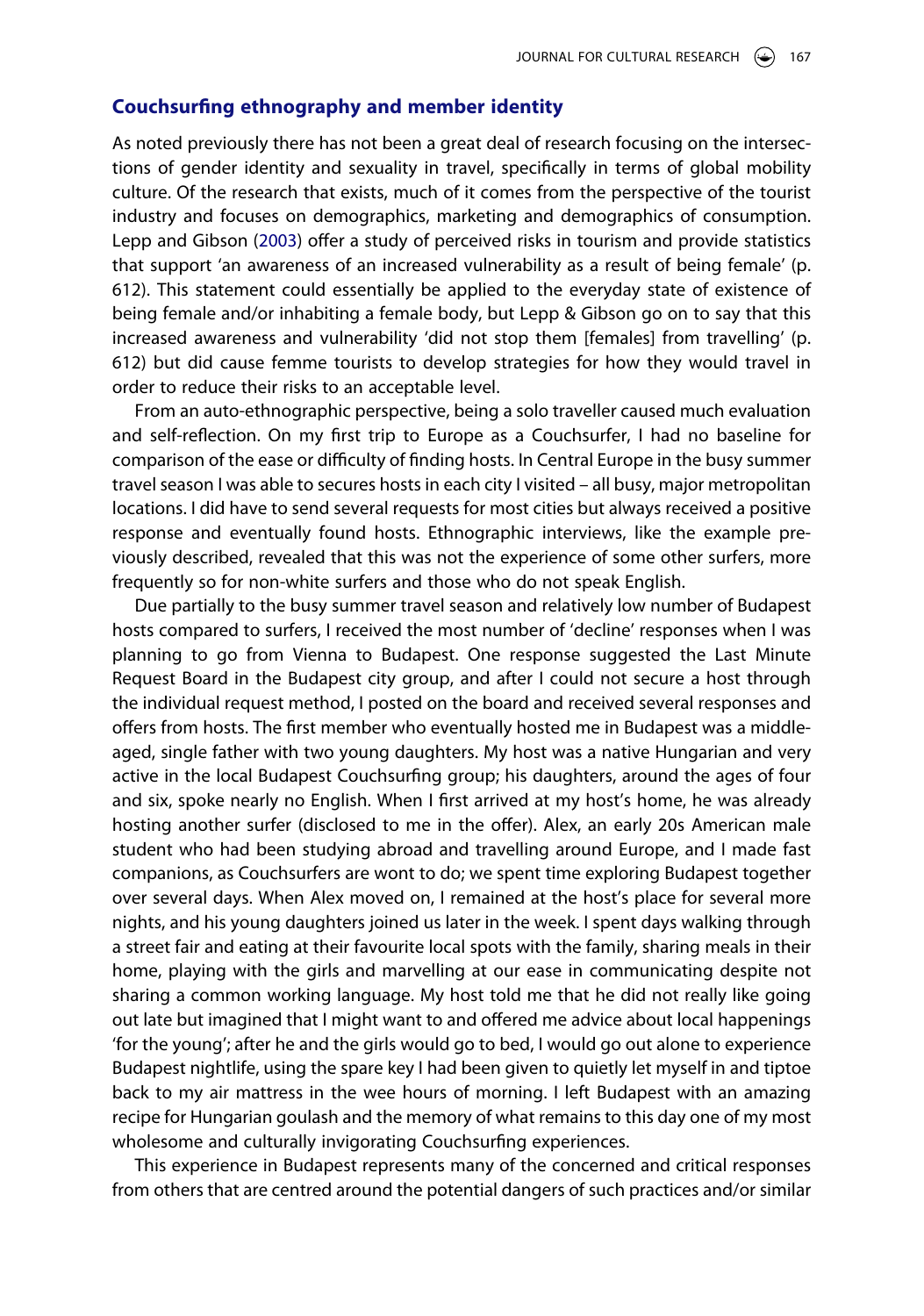situations that seemed to go awry. This narrative is not meant to insinuate that there are no real risks or to silence concerns and fears of others but is meant to relay my own experience and to offer an entry point to a discussion of individual perceptions of mobile identity in the context of this ethnography. In the beginning of my Couchsurfing experiences, I never quite understood my identity as a potential catalyst for immobility or as a mobility advantage; as the ethnography unfolded, however, it became both of these. My identity conceivably opened doors for me, literally, that may not be opened for other surfers. At the same time, I realised that many female surfers (and those who might read as femme) looked upon these open doors as potential portals to danger and that some had experiential interactions that justified these fears. In addition to the accounts of questionable behaviour, I learned through my participants, one active Couchsurfing forum details negative experiences, and while some detail innocuous miscommunications and humorous cultural differences, there are also stark descriptions of attempted violations.

A large percentage of my hosts across five years have been male, and I have encountered other members, both male and female, who are only interested in hosting women. Most cited safety as the main reason, though a few mentioned comfort and cleanliness. If a host views me as less dangerous because of reading my identity as female, is this a privilege of mobility? Certainly, if a host views me as more vulnerable, the answer is no. My first extensive conversation about this topic was during an interview with a gay male surfer from Belgium whom I was hosting in Philadelphia. After he disclosed to me that he had found my profile and decided to send a request because of my membership in the Queer Philly group, we discussed in great detail the notion of safety, comfort and, ultimately, mobility for LGBT-identifying individuals in Couchsurfing. This hearkens back to Hetherington's [\(2002\)](#page-14-9) assessment of mobility and the marked body – identified as the female body, bodies of colour, or bodies of lower socioeconomic statuses. Adding to these designations, I argue that the queer body writ large (including trans, non-binary, genderqueer, gender fluid, and gender non-conforming bodies) deepens the notion that all marked bodies are subject to experiences that impact their conceptions of their own identities in relationship to where they are in the world, geospatially and socially, and how queerness shapes (im)mobility.

<span id="page-10-1"></span><span id="page-10-0"></span>In interviews and ethnographic observations both online and off, I encountered repeated instances of LGBT-identifying Couchsurfers expressing frustration, enthusiasm or simply interest in discussing the politics and pragmatics of belonging and participating in Couchsurfing. Like many social networking sites and online spaces, Couchsurfing opens possibilities for connection between LGBT members but also creates more spaces where encountering homophobia is a possibility, not just through fear of online harassment but also in the vulnerability of revealing enough personal information that could lead to violence in the offline world (Gibson et al., [2013\)](#page-14-21). The LGBT community writ large has an interesting relationship with mobility, as there is a storied history between queer groups and individuals and the spaces where they are allowed to exist and move through. Gibson, Alexander & Meem detail urban areas such as San Francisco's Castro, L.A.'s West Hollywood and Oxford Street in Sydney that gays and lesbians, in particular, have 'claimed as their own' (p. 362). Like othering space, mobility can be conceived through explorations of difference. Cresswell ([2006\)](#page-14-22) argues that a more holistic examination of mobility theory requires the recognition that movement 'occurs in a context of social and cultural difference within a systematically asymmetrical field of power' (p.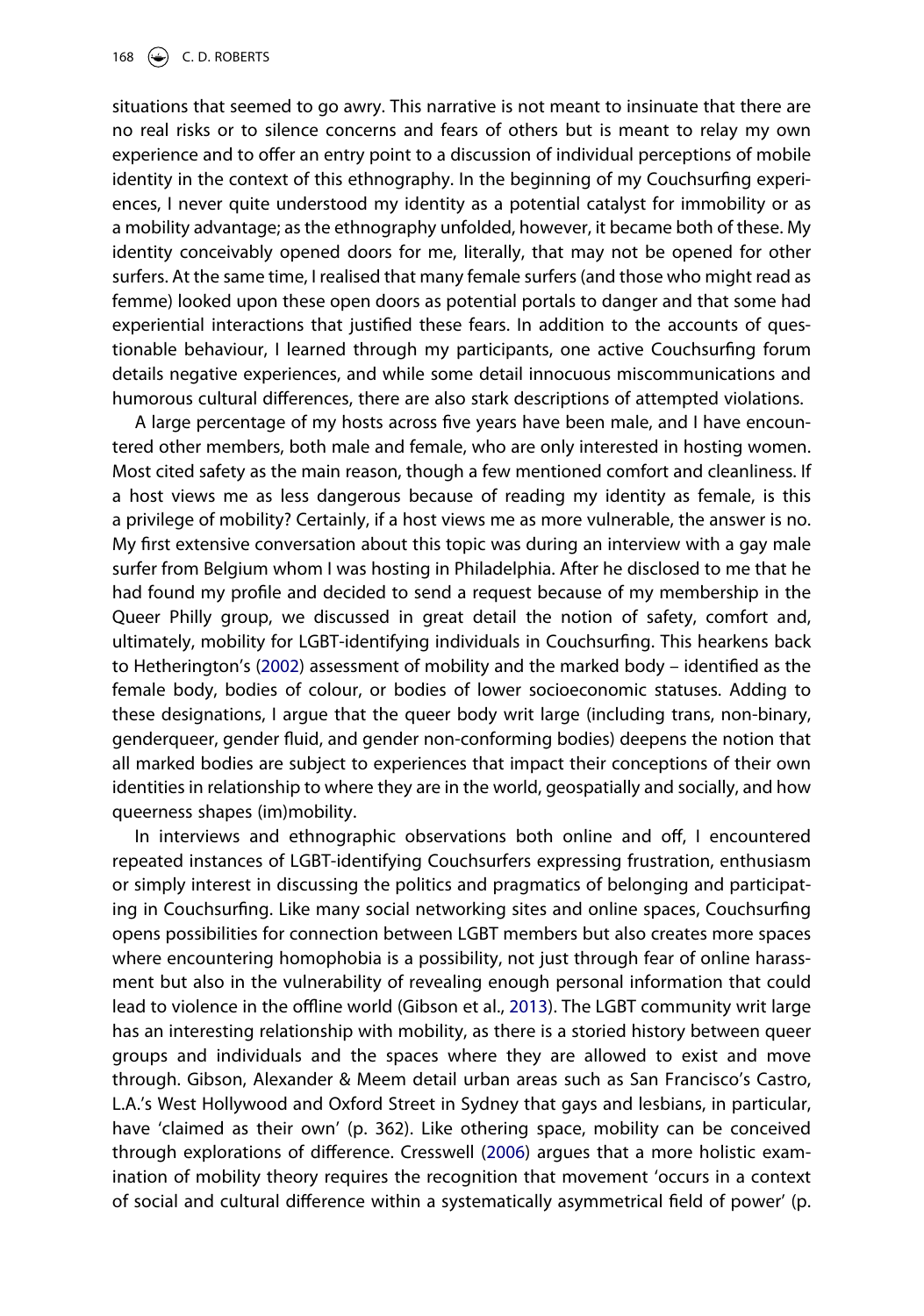220). Again, the idea of claiming certain spaces and places due to being ostracised and pushed out of other spaces is a rich element of the historical struggle for LGBT rights. The Stonewall Riots, global Pride marches, and other public forms of protest demand recognition through establishing sense of place. Throughout the course of this research, legislation around same-sex marriage has evolved, most notably with the 2015 Obergefell v. Hodges decision in the Supreme Court of the United States granting samesex couples the fundamental right to marry. Prior to this decision, same-sex partners were frequently travelling to states permitting same-sex marriages. This type of forced mobility creates further creates a tension challenges the concept of 'home'. When individuals live in a state that does not recognise their union, forced mobility becomes a concern and even more so for those who do not have the privilege and resources to travel and/or relocate, similar to Creswell's view that mobility can often highlight unequal distributions of power and resources. Kien [\(2009](#page-14-18)) further claims that space is most useful as a framework under the acknowledgement that it operates 'in negotiation with the dominating force' (p. 60).

Similar sociopolitical issues that affect travel and mobility are often discussed in the Queer CouchSurfers group, one of the largest and most active worldwide forums on the Couchsurfing site with over 30,000 members. The Queer Couchsurfers forum provides a virtual space where members socialise and address local and global topics of interest and concerns for queer travellers and queer citizens writ large. The group description is 'for bisexual, gay, lesbian, queer, poly, pan, asexual and transgender folks looking for a safe haven' (Couchsurfing.com), which addresses the desire of this subgroup and those members who are seeking safe spaces as they travel and/or are identifying themselves as hosts who are willing to offer safe spaces. Observing and participating in years of interactions through this group – both in the virtual forum and offline at meetups – has yielded in-depth understanding of LGBT-identifying Couchsurfing members. Growing out of the main Queer Couchsurfers group, a trend developed in the Philadelphia Couchsurfing community and other city groups a few years ago in which members began to create digital badges that could be featured on their profile to signify their alignment with different causes. For example, one badge indicates that a user is committed to the personal safety and well-being of all surfers who come to their homes, including specific women and LGBT members. Several gay surfers whom I hosted found the badges useful and pointed out the difficulty of gleaning from someone's profile if they are LGBTQ or an ally. The Couchsurfing profile does not list sexual orientation or sexuality as a fill-in form along with other demographic information, so aside from a feature that allows members to search for different keywords listed in the profile information, there are no other ways to match members based on this kind of compatibility. Because of trepidation around differing lifestyle views, especially as a function of varied cultural norms, another member told me that they felt more comfortable going through LGBToriented groups in order to find hosts.

To revisit Lyon's [\(2008\)](#page-15-15) discussion of the politics of identity and identifiers, queer Couchsurfers are both limited by the lack of official site communication about LGBT status and also potentially protected. One advice thread demonstrates this tension:

User 1: From the gay guy perspective, did you crash with straight guys or gay guys (or girls), and were all your hosts aware of your sexual orientation, and how did that all play out?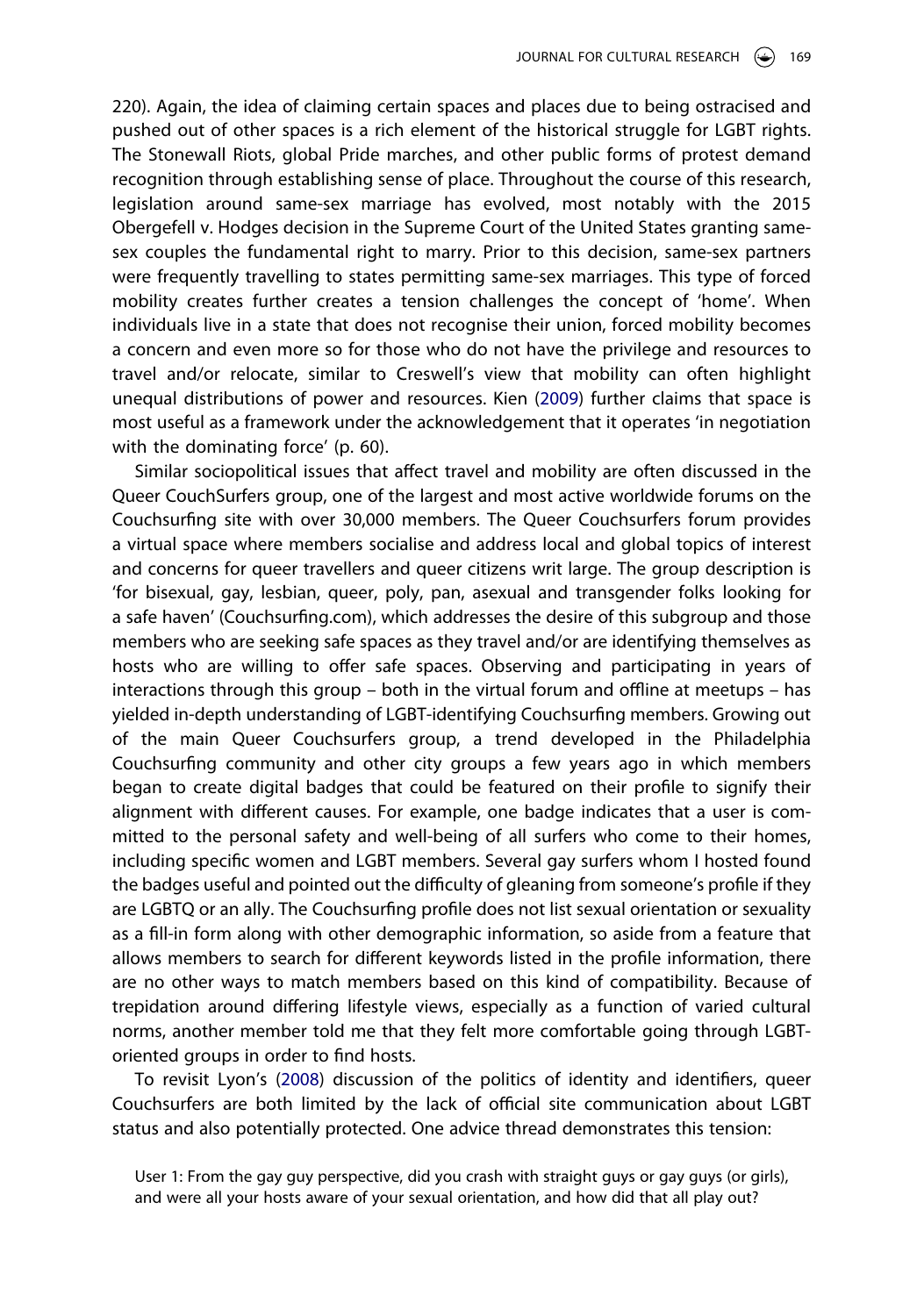#### 170  $\left(\bigoplus$  C. D. ROBERTS

User 2: . . . I LOVE Couchsurfing! Im definitely an adept. Still to this day tho, I've never disclosed my sexual orientation to anyone, hosts or surfers. I wish i had/could but I just cant bring myself to do it!

While some members have complained that there is no way to sort by LGBT profiles or to readily identify yourself as such, other members express their desire to keep this information private unless they choose to share with other members, due to fear of stigmatisation. A recent change in the Couchsurfing site design is that Couchsurfing sub-groups to which a user belongs are no longer displayed publicly on user profiles. While you can still join groups, the only way for others to discover your group membership is by also being a member of the same group. This is one less method of identifying and of being identified. One respondent expressed dislike for this change because it 'creates a safety issue for LGBTs in that we cannot identify queer friendly folk'. Another gay respondent also says that the 'removal of list groups from member profiles was a retrograde step' in terms of the site itself anticipating and responding to user needs.

Within survey respondents, 72% of LGBT-identifying members say that they generally surf alone. From initial interviews, I postulated that LGBT members may be more likely than average to surf with others because of safety concerns, but this casual hypothesis was not supported in the survey results. Across all members, 65% say they generally surf alone, so LGBT-identifying respondents of all genders are actually *more* likely to surf alone than the average across the general population. LGBT respondents often made comments concerning sexual activity and unsafe practices within Couchsurfing. One queeridentifying surfer describes their experiences receiving unsolicited messages on the app:

I started to receive creepy messages asking me out, saying they hoped they would see me at an event but i wasn't there, saying they wanted to 'take me to the countryside to get to know me'. It has been so uncomfortable i cannot post publicly, cannot even think about surfing, and cannot attend CS events. Maybe Australia is just full of rapey assholes, maybe CS has changed. I think it is a bit of both. CS certainly seems way more rapey than before. Too bad, it was not about hooking up before ... now full of creeps.

(non-straight, female, 30)

When the topic of flirting, hookups and other iterations of intimacy arise, the most widely shared sentiment is that Couchsurfing should *not* be used for the explicit goal of hooking up with other members but that sometimes such things do occur. Further, members frequently say that if any intimate or physical relations are to happen, the host should never be the initiator. This reinforces other expressions that emerged through ethnographic interviews that – in the spirit of hospitality – the responsibility should be on the host to see that their surfer feels safe and comfortable. Two other respondents, a bisexual female and a bisexual male, also mentioned the frequency with which male Couchsurfers attempt to initiate sexual encounters with their surfers. The bisexual female said that she is sometimes afraid of using Couchsurfing because of previous experiences in which male hosts tried to have sex with her; the bisexual male said, 'There is a high percentage of men looking for hookups more than joining in the ethos. Fine, I guess, but people should be aware of it.' Like those mentioned above, most participants address improper etiquette around hooking up as particularly unwelcome or unwarranted when initiated from host to surfer, and several participants also talked about being more comfortable initiating or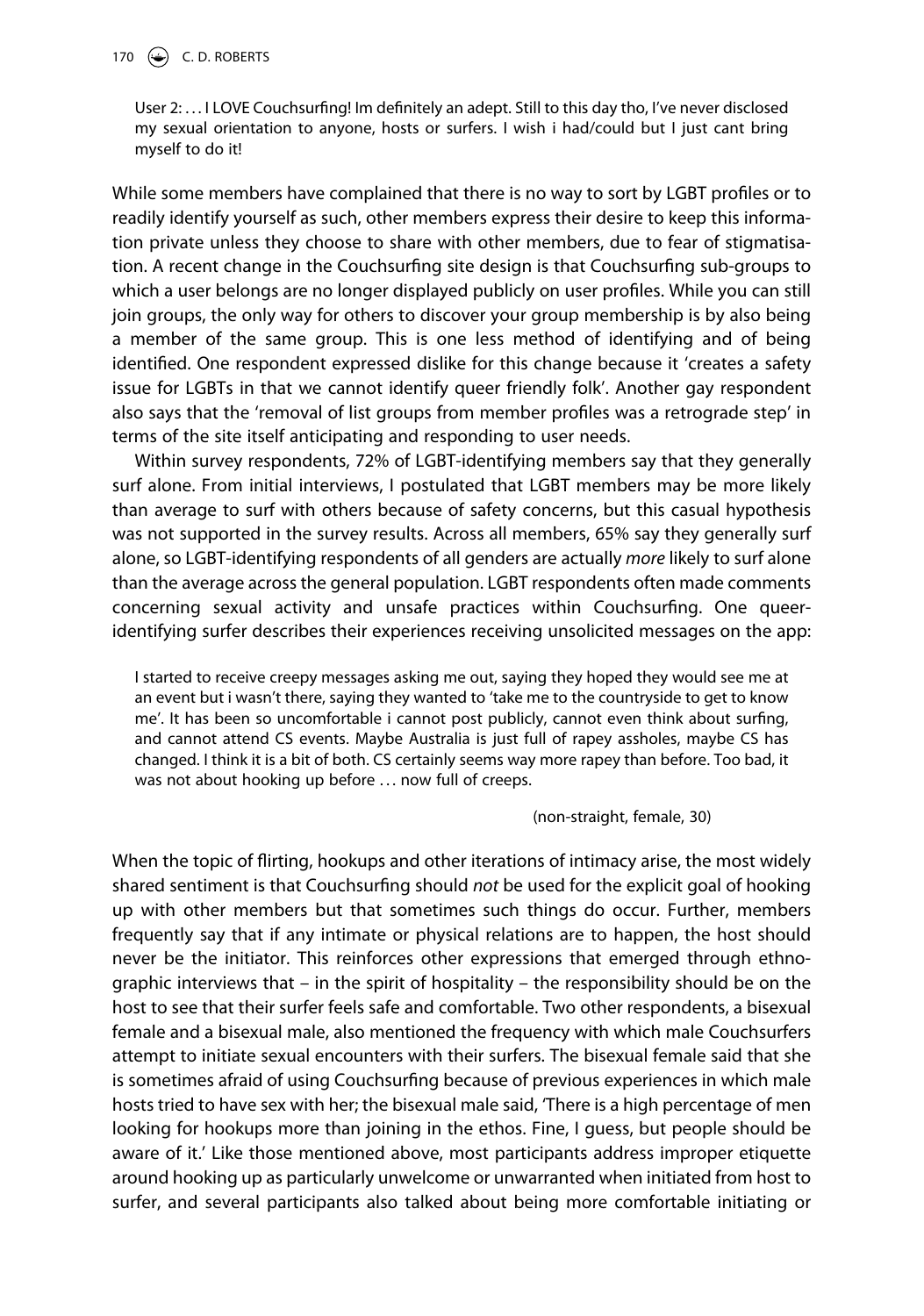responding to advances at public Couchsurfing meet-ups and when the involved parties are not currently in a host/surfer exchange.

#### **Conclusions and implications for future research**

<span id="page-13-1"></span>While there are increasing numbers of travel products, publications and guides designed and marketed towards LGBT crowds, sociocultural implications of these niche commodity market offerings on the mobile identity of LGBT individuals remain largely uninvestigated academically (Southall & Fallon, [2011](#page-15-16)). Puar ([2002](#page-15-7)) adds that more in-depth examination of identity through the politics of mobility for queer travellers could reveal 'how global tourism affects local sexualities and how local sexualities are perceived by global tourism' (para. 9). As is the nature of the hybrid collective, the local/global hybridity is in constant and sometimes clashing interplay at sites of hospitality, and this notion could be applied to specific sub-groups or cultures, especially alternative and minority voices such as those in LGBT subject positions and in interactions with other marginalised traveller statuses and identities.

<span id="page-13-0"></span>Existing scholarship on networked, queer communities often focuses on marginalised youth, and the hybrid collective perspective can expand the view of critical queer scholarship in mediated communication by connecting to wider applications such as Ballard's ([2019](#page-14-23)) queer criticalities and digital futurity and Forstie's ([2020](#page-14-24)) spatial examination of LGBTQ communities in urban areas. While this paper focuses on sexuality and gender identity, insights emerged throughout the ethnographic process that deal with other elements of Couchsurfer identity and perception – including race and ethnicity, language, religion, disability, and socioeconomic status. Future work may interrogate perceptions of intersectionality among Couchsurfers and how these different statuses are synthesised by and among members of the hybrid collective.

<span id="page-13-2"></span>Consistently throughout the ethnographic process, conversations about nonnormative identities and mobility around travel link back to discussions of (anti-) consumerism, global capitalism, and alternative consumption. Couchsurfing was initially positioned as an alternative consumer practice in contrast to what many of its members saw as the highly corporatised (and therefore less authentic) travel industry. Recent examinations of user-generated content on social media sites look at an even more recent wave of similarly anti-consumer behaviour and networked culture jamming, such as Wood's [\(2020\)](#page-15-17) discussion of 'anti-haul' videos on YouTube. While Couchsurfing becoming a B-Corporation has arguably shifted the organisation to have more in common with corporate entities and the newer group of travel products and services such as AirBnB, VRBO, Homeaway, and similar brands, the formation and dynamic history of Couchsurfing traces a path of the ebb and flow of consumer identity in the networked era. By using Couchsurfing to theorise the hybrid collective, this framework can be further applied to other contemporary forms of sociality and to understand the complex ways that identity interacts with sociality.

## **Disclosure statement**

No potential conflict of interest was reported by the author.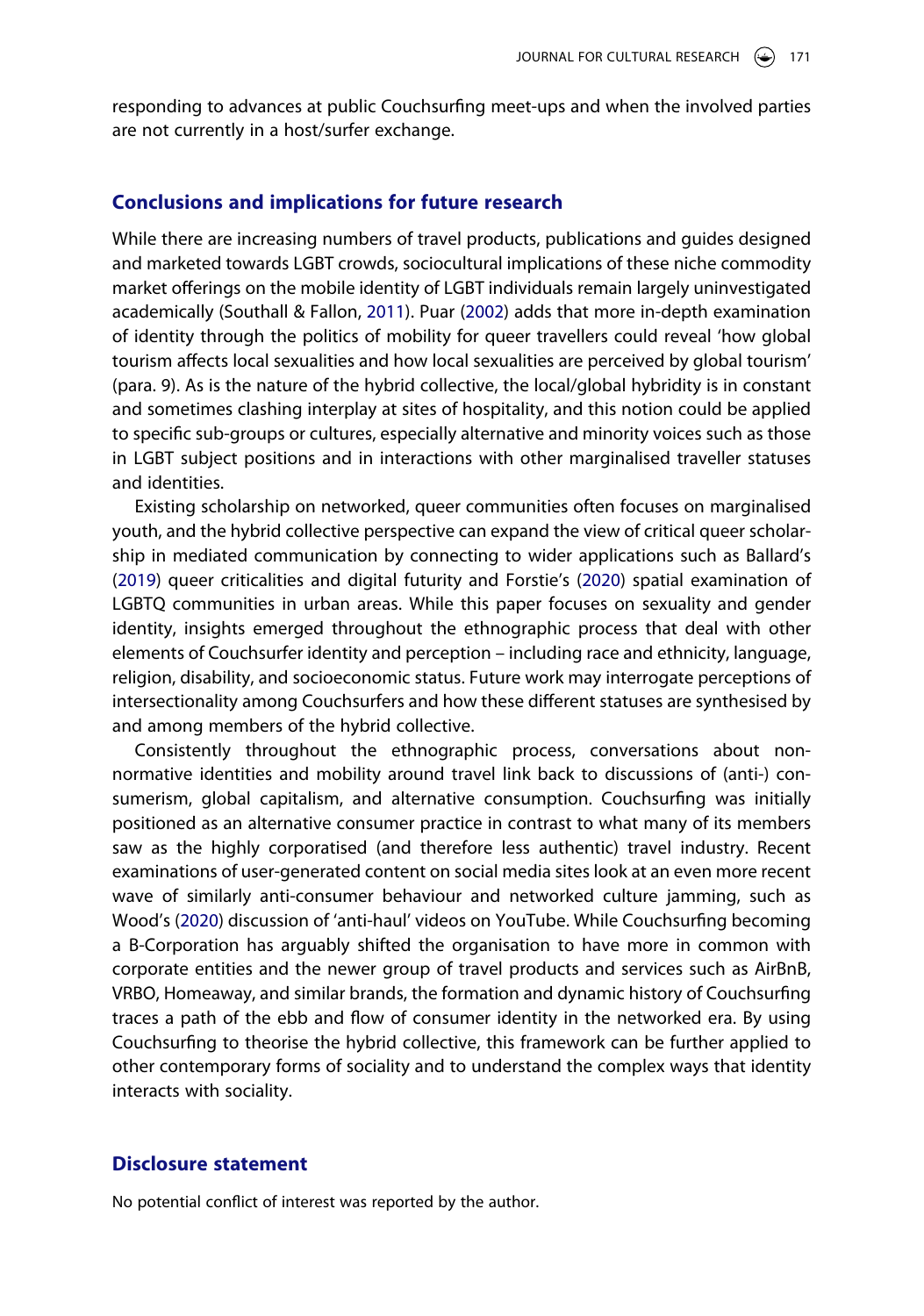## **Notes on contributor**

*Candice D. Roberts* is Assistant Professor and Director of the Communication Arts Programme at St. John's University, New York USA. They hold a PhD in Communication, Culture & Media from Drexel University. Broadly their work examines cultural narrative and identity in popular media, and they are particularly interested in archetypes, consumer behaviour, and sociality around themes of class, sexuality and space/place.

### **References**

- <span id="page-14-23"></span>Ballard, H. D. ([2019](#page-13-0)). Queer criticalities. *International Journal for Digital Art History*, (4), 3–03. [https://](https://journals.ub.uni-heidelberg.de/index.php/dah/article/view/67697) [journals.ub.uni-heidelberg.de/index.php/dah/article/view/67697](https://journals.ub.uni-heidelberg.de/index.php/dah/article/view/67697)
- <span id="page-14-10"></span>Bauman, Z. [\(2013\)](#page-5-0). Liquid modernity. John Wiley & Sons.
- <span id="page-14-4"></span>Bialski, P. ([2012](#page-4-0)). Technologies of hospitality: How planned encounters develop between strangers. *Hospitality & Society*, *1*(3), 245–260. [https://doi.org/10.1386/hosp.1.3.245\\_1](https://doi.org/10.1386/hosp.1.3.245_1)
- <span id="page-14-17"></span>Bianchi, R. V. [\(2009\)](#page-6-0). The 'Critical Turn' in Tourism Studies: A Radical Critique. Tourism Geographies, 11, 484–504.
- <span id="page-14-11"></span>Breslow, H. [\(2013\)](#page-5-1). Mobility, fluid spaces and fluid subjects. *Proceedings from space and place global conference: Exploring critical issues*. Oxford, UK.
- <span id="page-14-16"></span>Breslow, H., & Allagui, I. ([2014](#page-6-1)). The apparatus of mobility and the restriction from cyberspace. In D. Moser & S. Dun (Eds.), *A digital janus: Looking forward, looking back*. (pp. 209–220) Inter-Disciplinary Press.
- <span id="page-14-5"></span>Castells, M. [\(2000\)](#page-4-1). Toward a sociology of the network society. Contemporary sociology, *29*(5), 693– 699.
- <span id="page-14-1"></span>Castells, M. ([2001\)](#page-2-0). *The rise of the network society: The information age: Economy, society, and culture*  (Vol. 1). John Wiley & Sons.
- <span id="page-14-7"></span>Clarsen, G. [\(2014\)](#page-4-2). Feminism and gender. In Adey, P., Bissell, D., Hannam, K., Merriman, P., & Sheller, M. (Eds.), The Routledge handbook of mobilities.(pp. 94–102) London: Routledge
- <span id="page-14-15"></span>Cresswell, T. ([2002](#page-6-2)). Theorizing place. In G. Verstraete & T. Cresswell (Eds.), *Mobilizing place, placing mobility: The politics of representation in a globalized world (No. 9)*. (pp. 11–31) Rodopi.
- <span id="page-14-22"></span>Cresswell, T. ([2006](#page-10-0)). *On the move: Mobility in the modern western world*. Routledge.
- <span id="page-14-12"></span>D'Mello, M., & Sahay, S. ([2007](#page-5-2)). "I am kind of a nomad where I have to go places and places" ... Understanding mobility, place and identity in global software work from India. *Information and Organization*, *17*(3), 162–192. <https://doi.org/10.1016/j.infoandorg.2007.04.001>
- <span id="page-14-14"></span>Derrida, J. ([2005](#page-6-3)). The principle of hospitality. *Parallax*, *11*(1), 6–9. [https://doi.org/10.1080/](https://doi.org/10.1080/1353464052000321056) [1353464052000321056](https://doi.org/10.1080/1353464052000321056)
- <span id="page-14-13"></span>Derrida, J., & Dufourmantelle, A. [\(2000\)](#page-5-3). *Of hospitality*. Stanford University Press.
- <span id="page-14-24"></span>Forstie, C. ([2020](#page-13-0)). Theory making from the middle: Researching LGBTQ communities in small cities. *City & Community*, *19*(1), 153–168. <https://doi.org/10.1111/cico.12446>
- <span id="page-14-19"></span>Frith, J. ([2012](#page-8-0)). Splintered space: Hybrid spaces and differential mobility. *Mobilities*, *7*(1), 131–149. <https://doi.org/10.1080/17450101.2012.631815>
- <span id="page-14-3"></span>Gee, J. P. ([2004](#page-2-1)). *Situated language and learning: A critique of traditional schooling*. Routledge.
- <span id="page-14-21"></span>Gibson, M. A., Alexander, J., & Meem, D. T. [\(2013\)](#page-10-1). *Finding out: An introduction to LGBT studies*. Sage.
- <span id="page-14-0"></span>Gibson, S. [\(2016\)](#page-2-2). *Mobilizing hospitality: The ethics of social relations in a mobile world*. Routledge.
- <span id="page-14-8"></span>Gieseking, J. J. [\(2020\)](#page-5-4). *A queer New York: Geographies of Lesbians, Dykes, and Queers*. NYU Press.
- <span id="page-14-6"></span>Goffman, E. ([1959](#page-4-3)). *The Presentation of self in everyday life*. Anchor.
- <span id="page-14-2"></span>Hassan, R. ([2004](#page-2-3)). *Media, politics, and the network society*. Open University Press.
- <span id="page-14-9"></span>Hetherington, K. [\(2002\)](#page-5-5). Whither the world? Presence, absence and the globe.. In G. Verstraete & T. Cresswell (Eds.), *Mobilizing place, placing mobility: The politics of representation in a globalized world (No. 9)*. (pp. 173–188) Rodopi.
- <span id="page-14-18"></span>Kien, G. ([2009](#page-7-0)). *Global technography: Ethnography in the age of mobility*. Peter Lang.
- <span id="page-14-20"></span>Lepp, A., & Gibson, H. ([2003](#page-9-0)). Tourist roles, perceived risk and international tourism. *Annals of Tourism Research*, *30*(3), 606–624. [https://doi.org/10.1016/S0160-7383\(03\)00024-0](https://doi.org/10.1016/S0160-7383(03)00024-0)